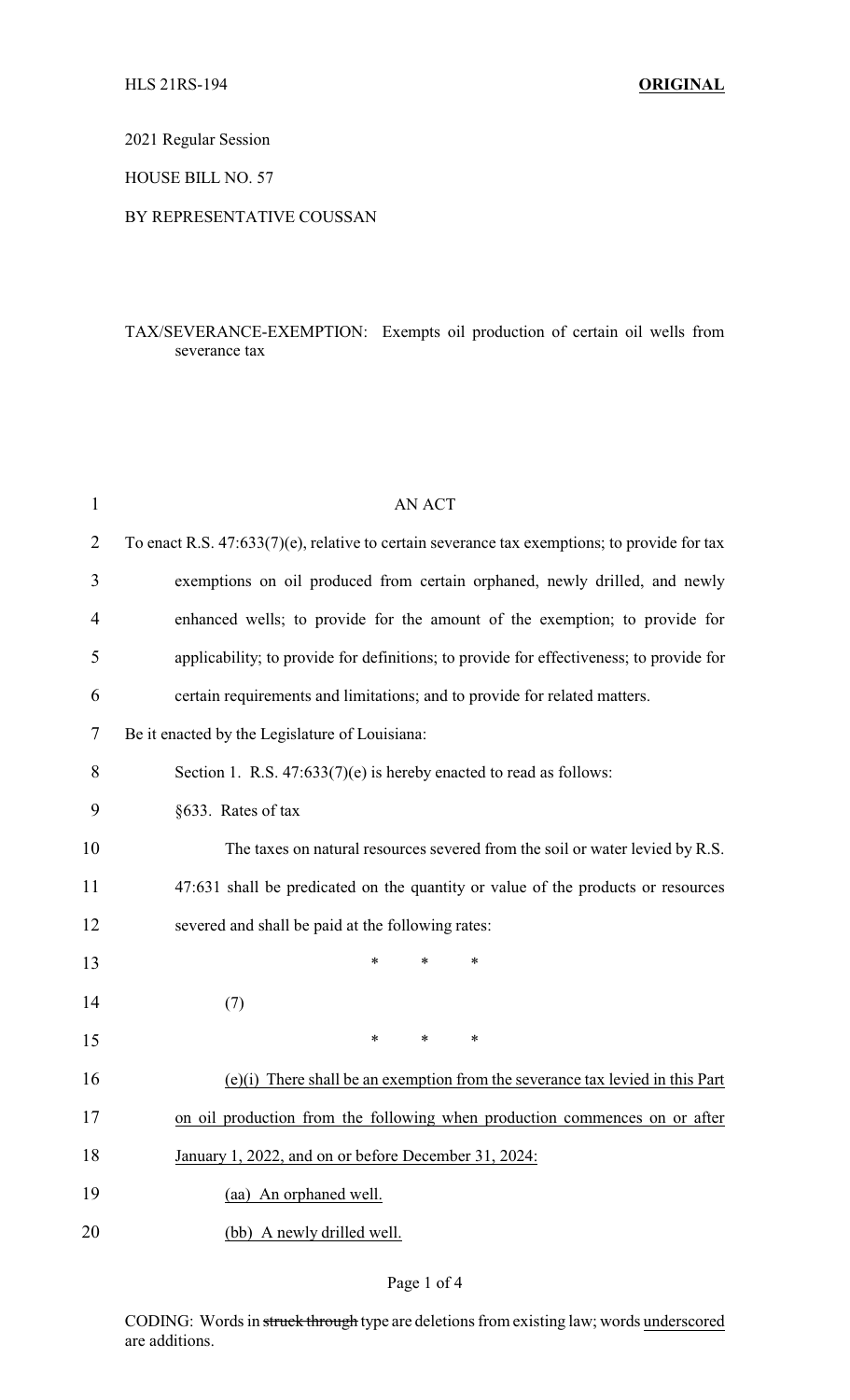| $\mathbf{1}$   | A newly completed well that is undergoing or has undergone well<br>(cc)                |
|----------------|----------------------------------------------------------------------------------------|
| $\overline{2}$ | enhancements that required a Department of Natural Resources permit, including but     |
| 3              | not limited to re-entries, workovers, or plugbacks.                                    |
| 4              | (ii)(aa) The exemption for an orphaned well shall last for a period of twenty-         |
| 5              | four months or until payout of the well cost is achieved, whichever occurs first.      |
| 6              | (bb) The exemption for a newly drilled well shall last for a period of twelve          |
| 7              | months or until payout of the well cost is achieved, whichever occurs first.           |
| 8              | (cc) The exemption for a newly completed well that is undergoing or has                |
| 9              | undergone well enhancements shall last for a period of six months or until payout of   |
| 10             | the well cost is achieved, whichever occurs first.                                     |
| 11             | (dd) For purposes of this Subparagraph, the exemption period shall begin the           |
| 12             | first day of the month after the operator notifies the Department of Revenue that new  |
| 13             | or post enhancement production has commenced. Notification shall be in a form          |
| 14             | approved by the secretary of the Department of Revenue.                                |
| 15             | (ee) There shall be no more than one exemption authorized pursuant to this             |
| 16             | Subparagraph for any wellhead.                                                         |
| 17             | (ff) No later than March 1, 2024, the Department of Revenue shall report the           |
| 18             | number and cost of exemptions claimed pursuant to this Subparagraph by well            |
| 19             | category and the Department of Natural Resources, office of conservation, shall        |
| 20             | report the number of orphan wells plugged to the House Committee on Ways and           |
| 21             | Means and the Senate Committee on Revenue and Fiscal Affairs.                          |
| 22             | (gg) An operator that has been found to be in violation of Statewide Order             |
| 23             | 29-B, LAC 43:XIX. Chapter 1 through 6, shall not be eligible for the exemption         |
| 24             | authorized pursuant to this Subparagraph if the office of conservation is authorized   |
| 25             | to withhold a permit application from the operator pursuant to R.S. 30:94.             |
| 26             | (iii)(aa) Payout of well cost occurs when gross revenue from the well, less            |
| 27             | royalties and operating costs directly attributable to the well, equals the well cost. |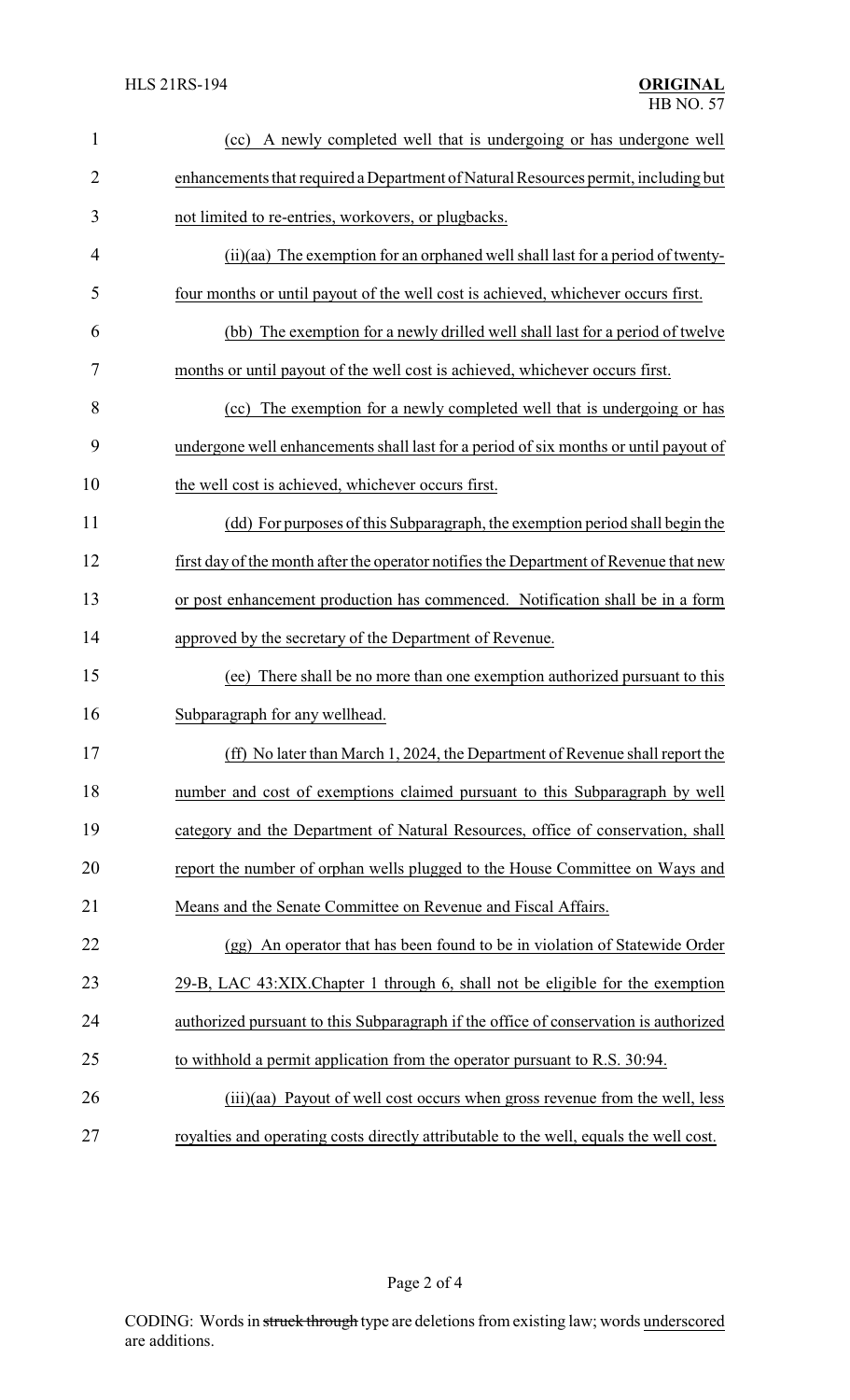| $\mathbf{1}$   | (bb) For the purposes of this Subparagraph, well costs shall equal the cost                   |
|----------------|-----------------------------------------------------------------------------------------------|
| $\overline{2}$ | of completing the well to the commencement of production or the cost of well                  |
| 3              | enhancements, as determined by the Department of Natural Resources.                           |
| $\overline{4}$ | (cc) For the purposes of this Subparagraph, operating costs shall be limited                  |
| 5              | to those costs directly attributable to the operation of the exempt well, including but       |
| 6              | not limited to direct materials, supplies, fuel, direct labor, contract labor or services,    |
| 7              | repairs, maintenance, property taxes, insurance, depreciation, and any other costs that       |
| 8              | can be directly attributed to the operation of the well. Where applicable, the                |
| 9              | calculation of such costs shall begin from the date that the Department of Natural            |
| 10             | Resources permitted operation or enhancement is complete and production is                    |
| 11             | established. Operating costs shall not include any costs that were included in the            |
| 12             | well cost approved by the office of conservation.                                             |
| 13             | (iv) Interest on a refund of severance tax to an operator whose well qualifies                |
| 14             | for the exemption provided in this Subparagraph shall be paid in accordance with              |
| 15             | R.S. $47:1624(A)(2)$ .                                                                        |
| 16             | Section 2. This Act shall become effective upon signature by the governor or, if not          |
| 17             | signed by the governor, upon expiration of the time for bills to become law without signature |
| 18             | by the governor, as provided by Article III, Section 18 of the Constitution of Louisiana. If  |
| 19             | vetoed by the governor and subsequently approved by the legislature, this Act shall become    |
| 20             | effective on the day following such approval.                                                 |

# DIGEST

The digest printed below was prepared by House Legislative Services. It constitutes no part of the legislative instrument. The keyword, one-liner, abstract, and digest do not constitute part of the law or proof or indicia of legislative intent. [R.S. 1:13(B) and 24:177(E)]

HB 57 Original 2021 Regular Session Coussan

**Abstract:** Exempts oil produced from orphaned wells, newly drilled wells, or newly completed wells that are undergoing or have undergone well enhancements including but not limited to re-entries, workovers, or plugbacks from certain severance taxes under certain circumstances.

Present law imposes a tax on natural resources severed from the soil or water based upon quantity or value of the products or resources severed.

## Page 3 of 4